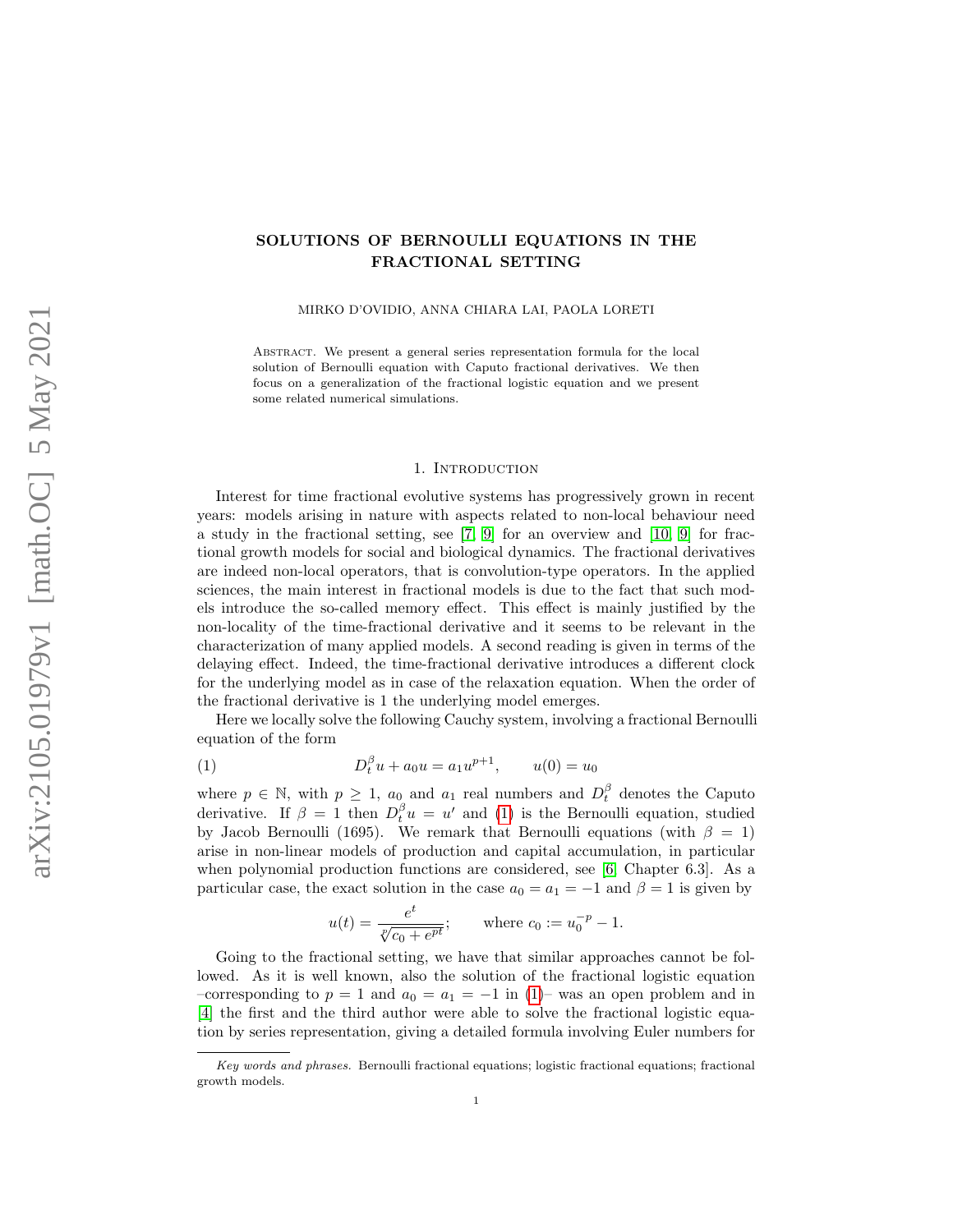<span id="page-1-0"></span>

FIGURE 1. On the left, solutions of the logistic equation  $D^{\beta}u$  –  $u = -u^2$  (on the left) with  $\beta = 1/2$  and  $u_0 = 1/2, 1/3, 1/4, 1/5;$ darker lines correspond to bigger  $u_0$ s. On the right, solutions of the logistic equation  $D^{\beta}u - u = -u^{p+1}$  with  $\beta = u_0 = 1/2$  and  $p = 1, 2, 3$ ; darker lines correspond to bigger ps.

 $u_0 = 1/2$ . This approach was then applied to SIS epidemic models in [\[2\]](#page-8-2) and also further investigated in [\[1\]](#page-8-3). The present study extends the result in [\[4\]](#page-8-1) to general initial data and to Bernoulli equations of general degree  $p + 1$ : we present a recursive formula for the coefficients of the solutions and explicit closed formulas for the first terms. Note that the relation with Euler numbers for general initial data, even in the logistic case  $p = 1$ , appears to be lost, but the general recursive formula preserves its structure, based on generalized binomial coefficients that were introduced in [\[4\]](#page-8-1) and further investigated in [\[5\]](#page-8-4). Then the proposed method is applied to the particular case  $a_0 = a_1 = \pm 1$ , related to the fractional logistic equation and we present a qualitative analysis of the solutions based on numerical simulations – see Figure [1.](#page-1-0)

1.1. Prelimininaries on fractional calculus. Let us consider the set  $AC([a, b])$ of continuous functions with derivative in  $L_1([a, b])$ . Thus,  $v \in AC([a, b])$  is continuous and such that  $v' = g \in L_1([a, b])$ , that is v has the representation

(2) 
$$
v(t) = v(a) + \int_a^t g(s)ds, \quad t \in [a, b].
$$

We notice that the space  $AC([a, b])$  coincides with the Sobolev space

$$
W^{1,1}([a,b]) = \{ v \in L_1([a,b]) : v' \in L_1([a,b]) \}
$$

endowed with the norm

$$
||v||_{W^{1,1}} = ||v||_{L_1} + ||v'||_{L_1}.
$$

For  $v \in AC([a, b])$  and  $\beta \in (0, 1)$  we introduce the Riemann-Liouville derivative of  $\upsilon,$ 

<span id="page-1-1"></span>(3) 
$$
\mathcal{D}_t^{\beta} v(t) := \frac{1}{\Gamma(1-\beta)} \frac{d}{dt} \int_a^t v(s)(t-s)^{-\beta} ds, \quad t \in [a, b]
$$

and the Caputo-Djarbashian derivative of  $v$ ,

<span id="page-1-2"></span>(4) 
$$
D_t^{\beta}v(t) := \frac{1}{\Gamma(1-\beta)} \int_a^t v'(s)(t-s)^{-\beta} ds, \quad t \in [a, b].
$$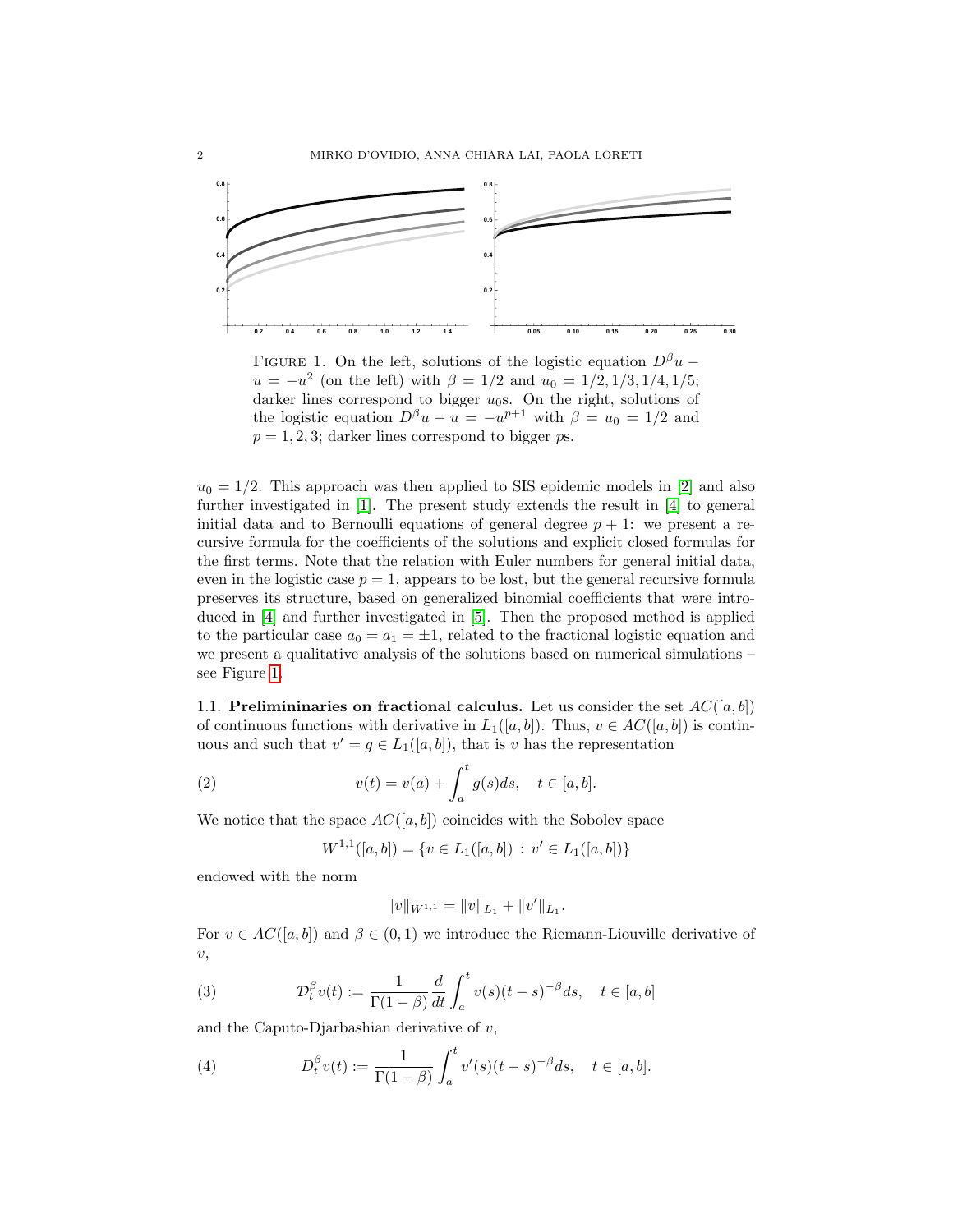Further on we use the following relation between derivatives

<span id="page-2-0"></span>(5) 
$$
\mathcal{D}_t^{\beta} v(t) = \frac{1}{\Gamma(1-\beta)} \frac{v(a)}{(t-a)^{\beta}} + D_t^{\beta} v(t).
$$

The relation [\(5\)](#page-2-0), together with the existence of the derivatives [\(3\)](#page-1-1) and [\(4\)](#page-1-2), hold a. e. on  $[a, b]$  and  $\mathcal{D}_t^{\beta} v \in L_q([a, b])$  with  $1 \le q \le 1/\beta$  (see for example [\[3,](#page-8-5) page 28]).

We consider throughout fractional equations on  $[0, b)$ . Let us underline that, if  $v(0) = 0$ , then formula [\(5\)](#page-2-0) gives the equivalence

$$
\mathcal{D}_t^{\beta} v = D_t^{\beta} v.
$$

2. Fractional Bernoulli equations

Let us introduce

<span id="page-2-1"></span>(6) 
$$
u(t) = \sum_{n\geq 0} c_n^{(1)} \frac{t^{\beta n}}{\Gamma(\beta n + 1)}, \quad t \in (0, r)
$$

where

$$
\begin{bmatrix} n \\ k \end{bmatrix}_{\beta} = \frac{\Gamma(n\beta + 1)}{\Gamma(k\beta + 1)\Gamma((n - k)\beta + 1)}, \quad 0 \le k \le n, \quad k, n \in \mathbb{N}, \quad \beta \in (0, 1).
$$

is a generalized binomial coefficient,  $r > 0$  is the radius of convergence and  $c_n^{(1)}$  are real coefficients.

**Theorem 1.** The unique continuous solution on  $[0, b) \subset [0, r)$  to

$$
D_t^{\beta}u + a_0 u = a_1 u^{p+1}, \quad u(0) = u_0, \quad p \in \mathbb{N}, \quad a_0, a_1 \in \mathbb{R}, \quad \beta \in (0, 1)
$$

has the series representation  $(6)$  on  $[0, b)$  where

 $(1)$ 

<span id="page-2-2"></span>(7) 
$$
c_0^{(1)} = u_0
$$

$$
c_{n+1}^{(1)} = -a_0 c_n^{(1)} + a_1 \sum_{k=0}^n \begin{bmatrix} n \\ k \end{bmatrix}_{\beta} c_k^{(p)} c_{n-k}^{(1)} \quad \text{for } n \ge 0
$$

Proof. We consider

$$
D_t^{\beta} u + a_0 u = a_1 u^{p+1}, \quad u(0) = u_0
$$

where  $D_t^{\beta}$  denotes the Caputo derivative. Let us denote the power of u as follows

<span id="page-2-3"></span>(8) 
$$
u(t) = \sum_{n\geq 0} c_n^{(1)} \frac{t^{\beta n}}{\Gamma(\beta n + 1)}
$$

$$
u^{2}(t) = \sum_{n \geq 0} c_{n}^{(2)} \frac{t^{\beta n}}{\Gamma(\beta n + 1)}
$$

$$
u^{3}(t) = \sum_{n\geq 0} \left(\sum_{k=0}^{n} \begin{bmatrix} n \\ k \end{bmatrix}_{\beta} c_{k}^{(2)} c_{n-k}^{(1)}\right) \frac{t^{\beta n}}{\Gamma(\beta n+1)} = \sum_{n\geq 0} c_{n}^{(3)} \frac{t^{\beta n}}{\Gamma(\beta n+1)}
$$

where

$$
c_k^{(2)} = \sum_{s=0}^k \begin{bmatrix} k \\ s \end{bmatrix}_{\beta} \ c_k^{(1)} \ c_{k-s}^{(1)} \quad \Rightarrow \quad c_n^{(3)} = \sum_{k=0}^n \begin{bmatrix} n \\ k \end{bmatrix}_{\beta} \ c_k^{(2)} \ c_{n-k}^{(1)}
$$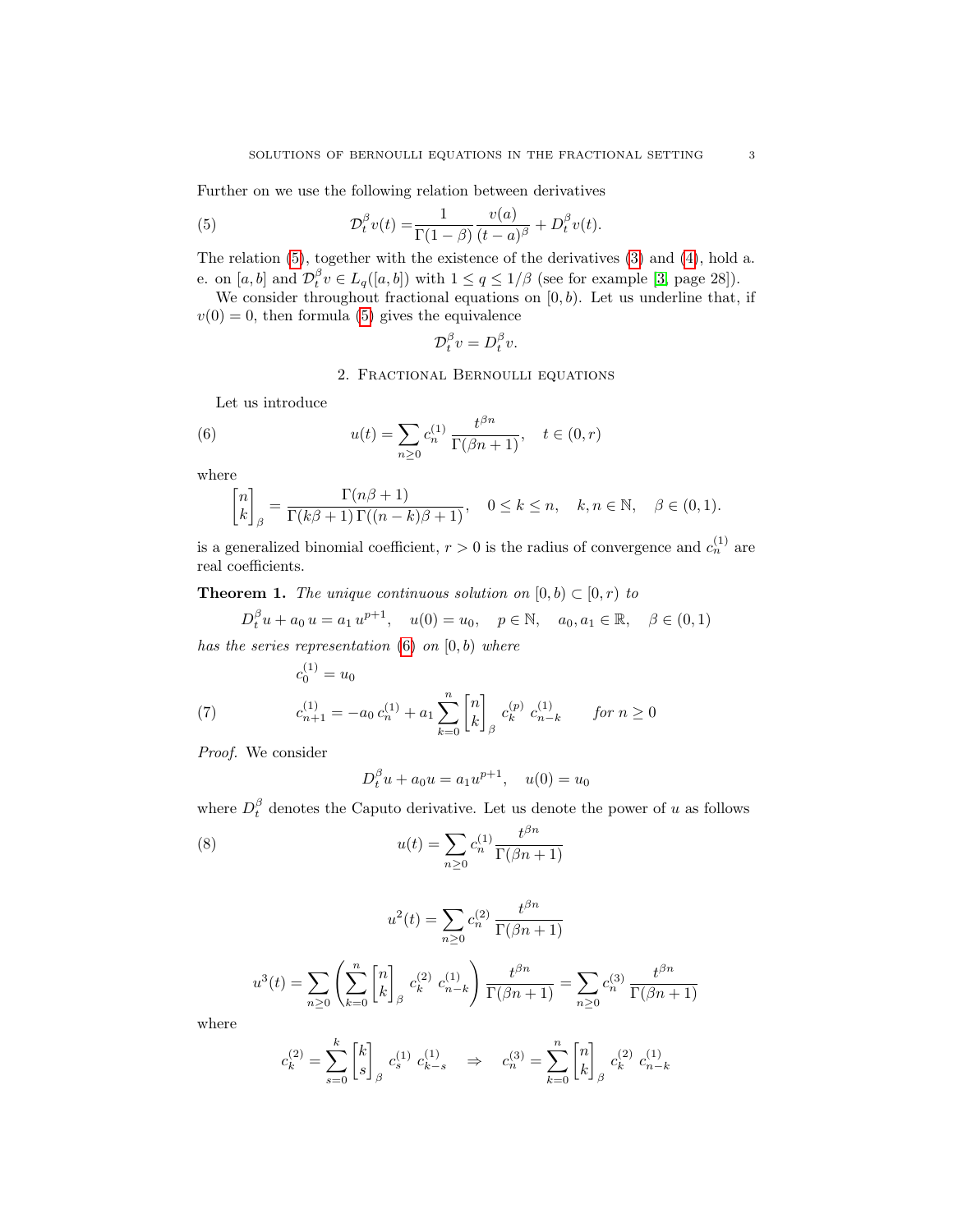and, by further iterations,

$$
u^{p+1}(t) = \sum_{n\geq 0} c_n^{(p+1)} \frac{t^{\beta n}}{\Gamma(\beta n + 1)}
$$

where

<span id="page-3-0"></span>(9) 
$$
c_n^{(p+1)} = \sum_{k=0}^n \begin{bmatrix} n \\ k \end{bmatrix}_{\beta} c_k^{(p)} c_{n-k}^{(1)}.
$$

Note that for  $p\in\mathbb{N}$ 

$$
c_0^{(p)} = \left(c_0^{(1)}\right)^p.
$$

Therefore

$$
a_0u - a_1u^{p+1} = u(a_0 - a_1u^p) = \sum_i c_i^{(1)} \frac{t^{\beta i}}{\Gamma(\beta i + 1)} \cdot \left( a_0 - a_1 \sum_j c_j^{(p)} \frac{t^{\beta j}}{\Gamma(\beta j + 1)} \right)
$$
  
\n
$$
= a_0 \sum_i c_i^{(1)} \frac{t^{\beta i}}{\Gamma(\beta i + 1)} - a_1 \sum_i c_i^{(1)} \frac{t^{\beta i}}{\Gamma(\beta i + 1)} \sum_j c_j^{(p)} \frac{t^{\beta j}}{\Gamma(\beta j + 1)}
$$
  
\n
$$
= a_0 \sum_j c_j^{(1)} \frac{t^{\beta j}}{\Gamma(\beta j + 1)} - a_1 \sum_n c_n^{(p+1)} \frac{t^{\beta n}}{\Gamma(\beta n + 1)}
$$
  
\n
$$
= \sum_n \left( a_0 c_n^{(1)} - a_1 c_n^{(p+1)} \right) \frac{t^{\beta n}}{\Gamma(\beta n + 1)}
$$
  
\n
$$
= \sum_n \left( a_0 c_n^{(1)} - a_1 \sum_{k=0}^n \begin{bmatrix} n \\ k \end{bmatrix}_{\beta} c_k^{(p)} c_{n-k}^{(1)} \right) \frac{t^{\beta n}}{\Gamma(\beta n + 1)}.
$$

On the other hand, from [\(5\)](#page-2-0), we have that

$$
D_t^{\beta} u(t) = -u_0 \frac{t^{-\beta}}{\Gamma(1-\beta)} + \mathcal{D}_t^{\beta} \sum_{n \ge 0} c_n^{(1)} \frac{t^{\beta n}}{\Gamma(\beta n + 1)}
$$

where, after some calculation, from [\(3\)](#page-1-1),

$$
\mathcal{D}_t^{\beta} \frac{t^{\beta n}}{\Gamma(\beta n+1)} = \frac{t^{\beta(n-1)}}{\Gamma(\beta(n-1)+1)}, \quad t \in [0, b).
$$

Thus, we obtain

$$
D_t^{\beta} u(t) = -u_0 \frac{t^{-\beta}}{\Gamma(1-\beta)} + \sum_{n\geq 0} c_n^{(1)} \frac{t^{\beta(n-1)}}{\Gamma(\beta(n-1)+1)}
$$
  
= 
$$
-u_0 \frac{t^{-\beta}}{\Gamma(1-\beta)} + c_0^{(1)} \frac{t^{-\beta}}{\Gamma(-\beta+1)} + \sum_{n\geq 1} c_n^{(1)} \frac{t^{\beta(n-1)}}{\Gamma(\beta(n-1)+1)}.
$$

From the fact that  $u_0 = c_0^{(1)}$  by construction, we write

$$
D_t^{\beta}u(t) = \sum_{n\geq 0} c_{n+1}^{(1)} \frac{t^{\beta n}}{\Gamma(\beta n + 1)}, \quad t \in [0, b].
$$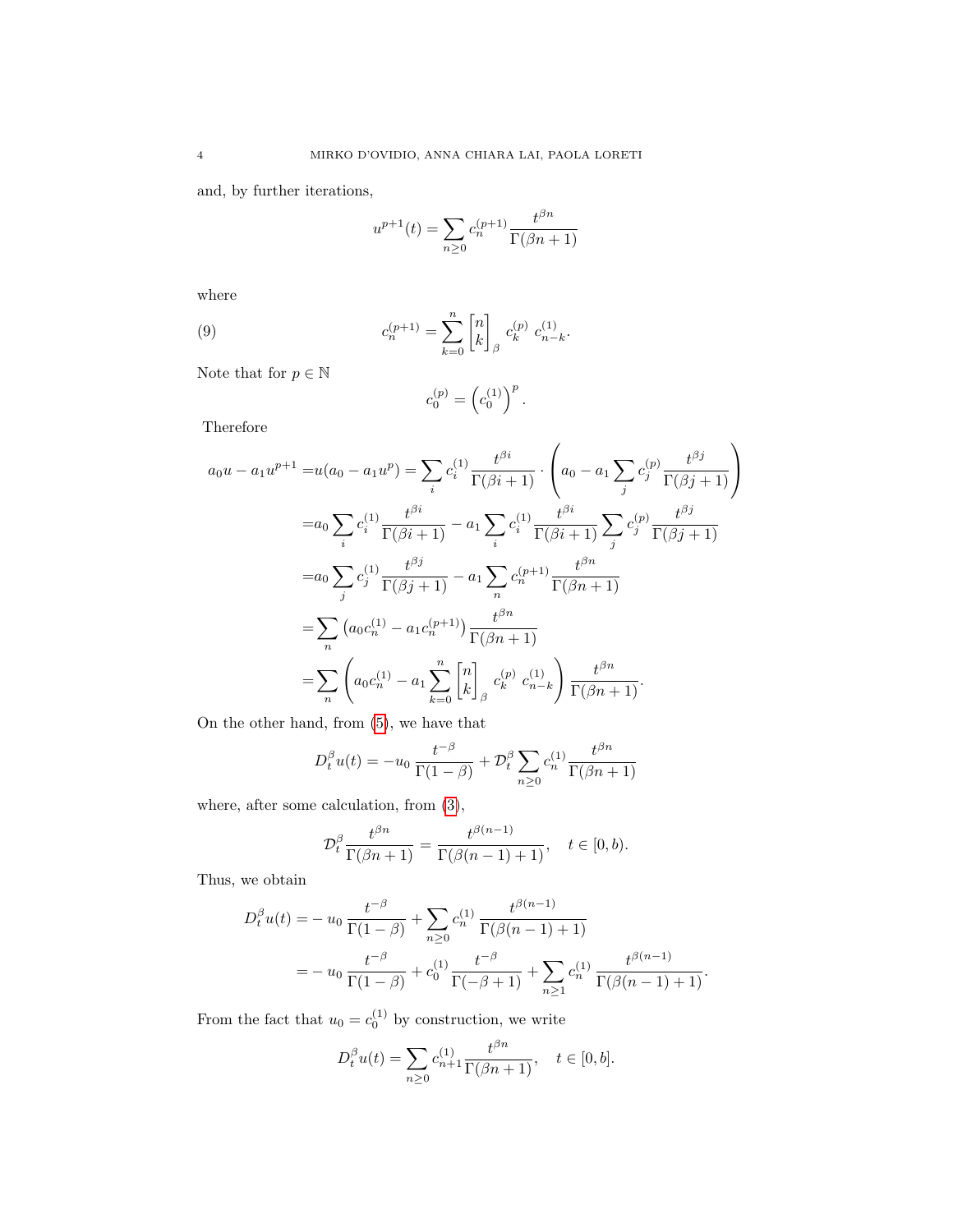Then the solution to

$$
D_t^{\beta} u = -a_0 u + a_1 u^{p+1} = -u(a_0 - a_1 u^p)
$$

can be written in terms of the coefficients  $c_n^{(1)}$ ,  $n \in \mathbb{N}$  given by

$$
c_{n+1}^{(1)} = -a_0 c_n^{(1)} + a_1 c_n^{(p+1)}
$$
  
=  $-c_n^{(1)} (a_0 - a_1 c_0^{(p)}) + a_1 \sum_{k=1}^n \begin{bmatrix} n \\ k \end{bmatrix}_{\beta} c_k^{(p)} c_{n-k}^{(1)},$   
=  $-a_0 c_n^{(1)} + a_1 \sum_{k=0}^n \begin{bmatrix} n \\ k \end{bmatrix}_{\beta} c_k^{(p)} c_{n-k}^{(1)}$  for  $n \ge 0$ .

.

2.1. Some closed formulas. The first few element of the sequence  $c_n^{(p)}$ ,  $p \in \mathbb{N}$ (over the index  $p$ ) are

$$
\begin{array}{ll}c_n^{(1)}, & n \in \mathbb{N} \\ \\ c_n^{(2)} = \displaystyle \sum_{s=0}^n \begin{bmatrix}n\\s\end{bmatrix}_\beta \ c_s^{(1)} \ c_{n-s}^{(1)} \\ \\ c_n^{(3)} = \displaystyle \sum_{k=0}^n \begin{bmatrix}n\\k\end{bmatrix}_\beta \ \sum_{s=0}^k \begin{bmatrix}k\\s\end{bmatrix}_\beta \ c_s^{(1)} \ c_{k-s}^{(1)} \ c_{n-k}^{(1)} \end{array}
$$

We compute the first terms of  $c_n^{(1)}$ . Fix  $p \ge 1$  and note that  $c_0^{(1)} = u_0$  and if  $n = 1$  then

(10) 
$$
c_1^{(1)} = -u_0(a_0 - a_1u_0^p).
$$

To compute  $c_2^{(1)}$  we need  $c_1^{(h)}$  for  $h = 1, \ldots, p$ . By [\(9\)](#page-3-0) one can prove by induction that for  $h \in \mathbb{N}$ 

<span id="page-4-1"></span>
$$
c_1^{(h)} = -hu_0^h(a_0 - a_1u_0^p).
$$

Hence we apply [\(7\)](#page-2-2) and we get

<span id="page-4-0"></span>
$$
c_2^{(1)} = -c_1^{(1)}(a_0 - a_1 c_0^{(p)}) + a_1 \begin{bmatrix} 1 \\ 1 \end{bmatrix}_{\beta} c_1^{(p)} c_0^{(1)}
$$

from which we deduce by a direct computation

(11) 
$$
c_2^{(1)} = u_0(a_0 - a_1u_0^p)(a_0 - a_1(p+1)u_0^p).
$$

To compute  $c_3^{(1)}$  we also need  $c_2^{(h)}$  for  $h = 1, \ldots, p$ . Using [\(9\)](#page-3-0) we obtain

$$
c_2^{(h)} = \sum_{k=0}^{2} \begin{bmatrix} 2 \\ k \end{bmatrix}_{\beta} c_k^{(h-1)} c_{2-k}^{(1)}
$$

and, by an inductive argument, using also the fact that  $c_0^{(p)} = u_0^p$  for all  $p \ge 1$ , one can prove the closed formula for all  $h\geq 1$ 

$$
c_2^{(h)} = u_0^h(a_0 - a_1u_0^p)\left(h(a_0 - a_1(p+1)u_0^p) + \frac{h(h-1)}{2}\begin{bmatrix}2\\1\end{bmatrix}_{\beta}(a_0 - a_1u_0^p)\right).
$$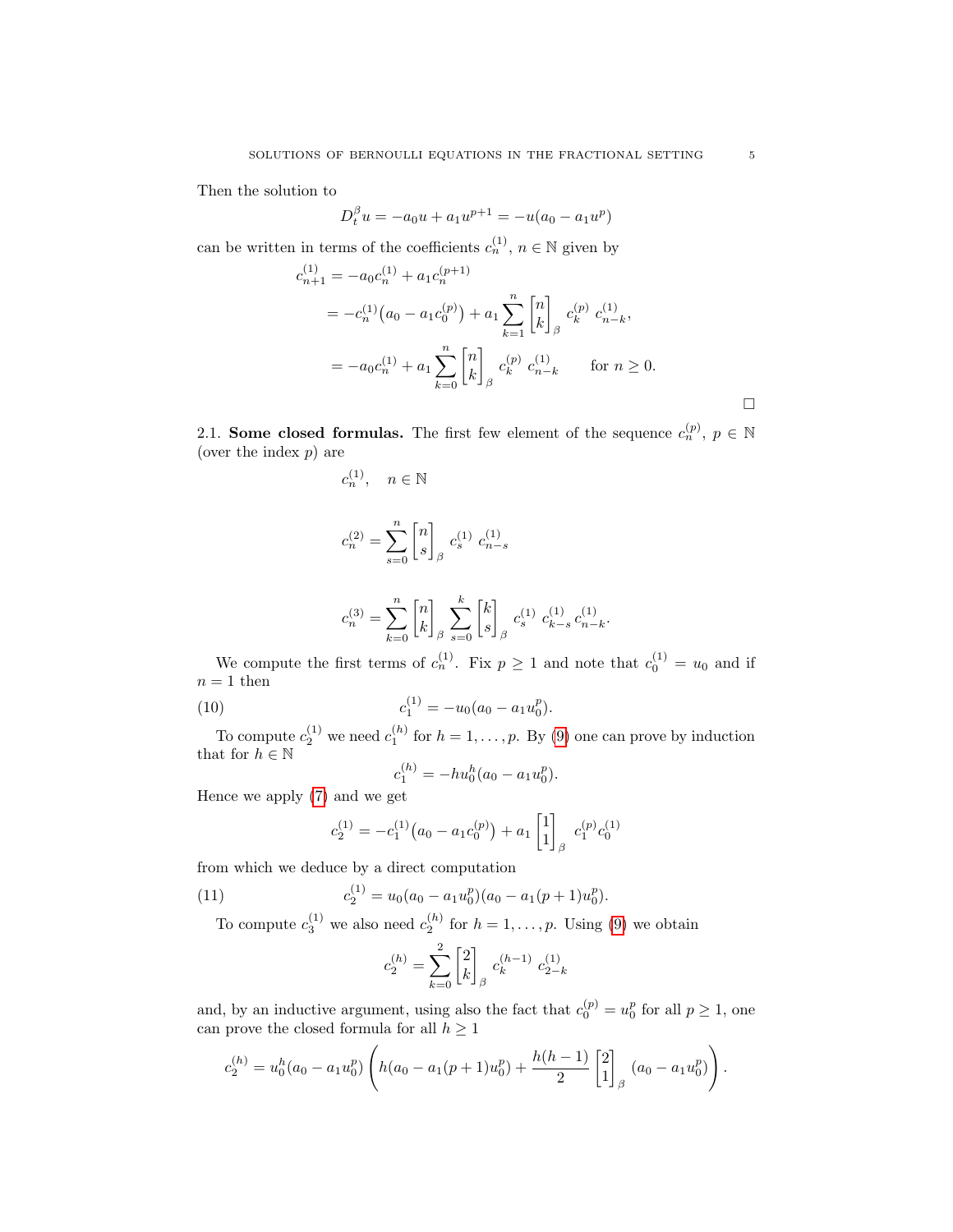Then

<span id="page-5-0"></span>
$$
c_3^{(1)} = -a_0c_2^{(1)} + a_1c_2^{(p+1)}
$$
  
=  $-a_0u_0(a_0 - a_1u_0^p)(a_0 - a_1(p+1)u_0^p)$   
+  $a_1u_0^{p+1}(a_0 - a_1u_0^p)\left((p+1)(a_0 - a_1(p+1)u_0^p) + \frac{p(p+1)}{2}\left[\begin{matrix}2\\1\end{matrix}\right]_{\beta}(a_0 - a_1u_0^p)\right)$   
=  $-u_0(a_0 - a_1u_0^p)(a_0 - a_1(p+1)u_0^p)^2$   
+  $\frac{p(p+1)}{2}\left[\begin{matrix}2\\1\end{matrix}\right]_{\beta}a_1u_0^{p+1}(a_0 - a_1u_0^p)^2$   
=  $-u_0(a_0 - a_1u_0^p)\left((a_0 - a_1(p+1)u_0^p)^2 - \frac{p(p+1)}{2}\left[\begin{matrix}2\\1\end{matrix}\right]_{\beta}a_1u_0^p(a_0 - a_1u_0^p)\right).$ 

## 3. Fractional logistic equations

Here we extend some of the results established in [\[4\]](#page-8-1) for the fractional logistic equation with initial datum  $u_0 = 1/2$  to the case of general initial data  $u_0 \in (0, 1)$ . Applying the above method, if  $p = 1$  and  $a_0 = a_1 = -1$  then the solution of

(13) 
$$
D_t^{\beta} u = u - u^2; \quad u(0) = u_0
$$

can be represented in series form

$$
u(t) = \sum_{n\geq 0} c_n^{(1)} \frac{t^{\beta n}}{\Gamma(\beta n + 1)}
$$

where

$$
c_0^{(1)} = u_0; \t c_{n+1}^{(1)} = c_n^{(1)} - \sum_{k=0}^n \begin{bmatrix} n \\ k \end{bmatrix}_{\beta} c_k^{(1)} c_{n-k}^{(1)}.
$$

Note that, as shown in [\[4\]](#page-8-1), when  $u_0 = 1/2$  above formula reduces to

$$
\begin{cases} c_0^{(1)}=\frac{1}{2}; & c_1^{(1)}=\frac{1}{4}; \\ \\ c_{2n}^{(1)}=0; & c_{2n+1}^{(1)}=-\displaystyle\sum_{k=0}^n \begin{bmatrix} 2n \\ 2k+1 \end{bmatrix}_\beta c_{2k+1}^{(1)}\ c_{2(n-k)-1}^{(1)} \quad \text{for } n\geq 1. \label{eq:11}
$$

Keeping  $a_0 = a_1 = -1$  and considering the equation with generic p we have that the solution of

(14) 
$$
D_t^{\beta} u = u - u^{p+1}; \quad u(0) = u_0
$$

can be represented in series form

$$
u(t) = \sum_{n\geq 0} c_n^{(p)} \frac{t^{\beta n}}{\Gamma(\beta n + 1)}
$$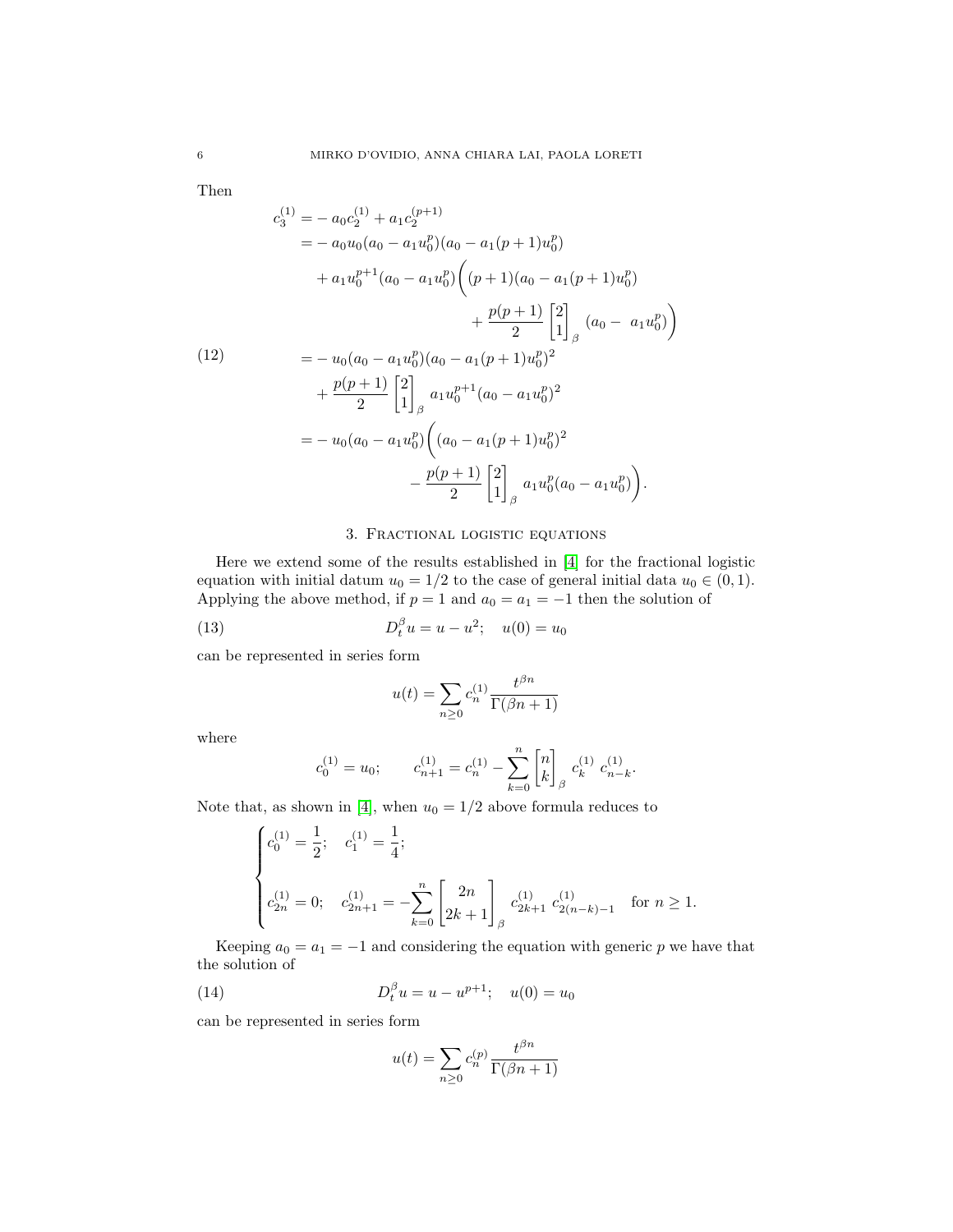where

$$
\begin{cases} c_0^{(1)} = u_0 & c_1^{(1)} = u_0 (1 - u_0^p); \\ c_{n+1}^{(1)} = c_n^{(1)} - \sum_{k=0}^n \begin{bmatrix} n \\ k \end{bmatrix}_{\beta} c_k^{(p)} c_{n-k}^{(1)} \end{cases}
$$

.

**Remark 1** (On the null coefficients in the general case). Note that if  $u_0 = \sqrt[p]{1/(p+1)}$ then, in view of [\(11\)](#page-4-0),  $c_2^{(1)} = 0$ , in agreement with the case  $p = 1$ . However it is not possible to deduce that  $c_{2n}^{(1)} \equiv 0$  as in the case  $p = 1$ , because even for  $p = 2$ , choosing  $u_0 = \sqrt{1/3}$  one can numerically verify that  $c_2^{(1)} = 0$  and  $c_4^{(1)} \neq 0$ . Then one may look for some other generalization, for instance imposing  $c_{p+1}^{(1)} = 0$  and guess whether  $c_{n(p+1)}^{(1)} = 0$  for some  $n \ge 1$ . Also in this case the answer is negative. Indeed, using the last equality [\(12\)](#page-5-0) to solve the equation  $c_3^{(1)} = 0$  with respect to the initial datum  $u_0$ , we get by a direct computation that if  $u_0 = \frac{12+6\pi + \sqrt{144+96\pi}}{24+18\pi}$ and if  $p = 2$  then  $c_3^{(1)} = 0$ , but symbolic numerical computations yield  $c_n^{(1)} \neq 0$  for  $n = 3, \ldots, 30.$ 

Consider now the case  $a_0 = a_1 = 1$ . Then the solution of

(15) 
$$
D_t^{\beta} u = u - u^2; \quad u(0) = u_0
$$

can be represented as

$$
u(t) = \sum_{n\geq 0} \bar{c}_n^{(p)} \frac{t^{\beta n}}{\Gamma(\beta n + 1)}.
$$

where

(16) 
$$
c_0^{(1)} = u_0 \qquad c_1^{(1)} = -u_0(1 - u_0^p);
$$

(17) 
$$
c_{n+1}^{(1)} = -c_n^{(1)} + \sum_{k=0}^n \begin{bmatrix} n \\ k \end{bmatrix}_{\beta} c_k^{(p)} c_{n-k}^{(1)}.
$$

We compare the coefficients  $c_n^{(1)}$  and  $\bar{c}_n^{(1)}$ . We have  $\bar{c}_0^{(1)} = c_0^{(1)}$ ,  $\bar{c}_1^{(1)} = -c_1^{(1)}$  and, by induction,  $\bar{c}_1^{(p)} = -c_1^{(p)}$ . Moreover  $\bar{c}_2^{(1)} = -c_2^{(1)}$ . However this symmetry breaks as soon as we consider  $\bar{c}_2^{(2)}$ : indeed we have

$$
\bar{c}_2^{(2)} = -c_2^{(2)} + 2 \begin{bmatrix} 2 \\ 1 \end{bmatrix}_{\beta} (c_1^{(1)})^2.
$$

3.1. **Numerical simulations.** In our tests, we focused on the logistic case  $a_0 =$  $a_1 = -1$  and on the case  $a_0 = a_1 = 1$ . We computed the coefficients  $c_n(1)$  using the recursive formulas [\(10\)](#page-4-1) and [\(9\)](#page-3-0) and we approximated the solution of [\(1\)](#page-0-0) with the partial sum

$$
u(t) = \sum_{n=0}^{N} c_n^{(1)} \frac{t^{\beta n}}{\Gamma(\beta n + 1)}
$$

with  $N = 200$  – the parameter N was tuned so that no appreciable difference can be noted with respect to higher order approximations. The method was validated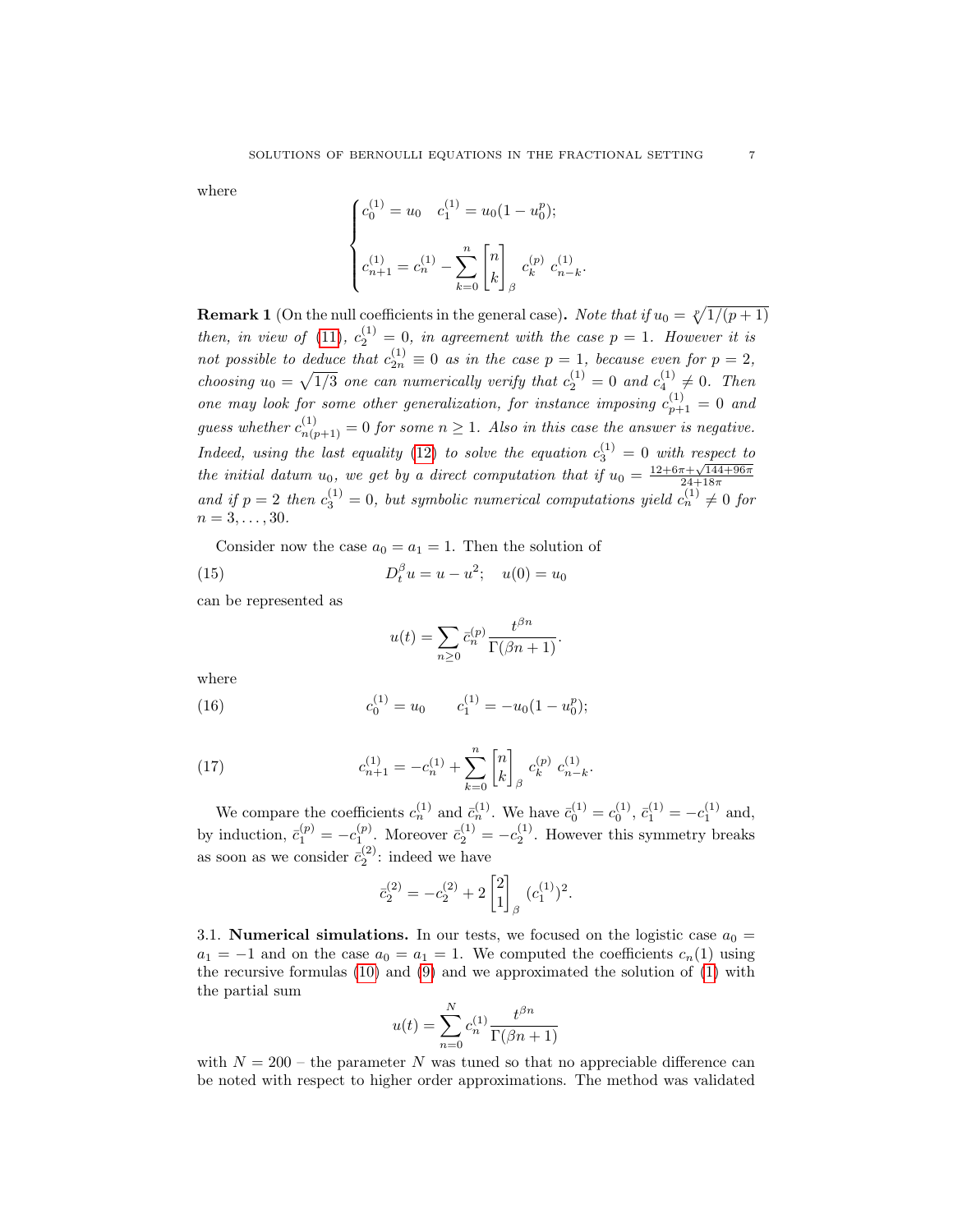by a comparison with the exact solutions of [\(1\)](#page-0-0), that can be explicitly computed in the ordinary case  $\beta = 1$ .

<span id="page-7-0"></span>

FIGURE 2. Numerical solutions of  $D^{\beta}u - u = -u^2$  (on the left) and of  $D^{\beta}u = -u + u^2$  (on the right) with  $u_0 = 1/2$  and  $\beta =$  $1, 1/2, 1/3, 1/4$ . Darker lines correspond to bigger  $\beta$ 's. t

In Figure [2](#page-7-0) we evaluated  $u(t)$  with fixed initial datum  $u_0 = 1/2$  and  $p = 1$  and several orders of fractional derivative: we may note the expected damping effect of fractional derivation.

<span id="page-7-1"></span>

FIGURE 3. Solutions of  $D^{\beta}u - u = -u^2$  (on the left) and of  $D^{\beta}u +$  $u = u^2$  (on the right) with  $\beta = 1/2$  and  $u_0 = 1/2, 1/3, 1/4, 1/5$ . Darker lines correspond to bigger  $u_0$ 's.

Figure [3](#page-7-1) compares the solutions  $u(t)$  with different initial data, setting  $\beta = 1/2$ and  $p = 1$ . The resulting set of ordered curves suggest local uniqueness of the solutions, whose investigation is however beyond the purpose of the present paper.

We then investigated higher degree fractional Euler equations, setting  $\beta = u_0 =$  $1/2$  and letting p vary between 1 and 3, see Figure [4.](#page-8-6) At least near 0, from a qualitative point of view the solutions display a similar behavior and no intersections between the solutions are detected.

For the seek of comparison, we collected some of the above results in Figure [5,](#page-8-7) showing the combined effect of varying initial data  $u_0$  and degrees  $p$ .

Finally we propose some numerical estimations for the radius of convergence of the series [\(8\)](#page-2-3), by computing the sequence

$$
r_n:=\left(\frac{\Gamma(\beta n+1)}{|c_n^{(1)}|}\right)^{\frac{1}{\beta n}}
$$

.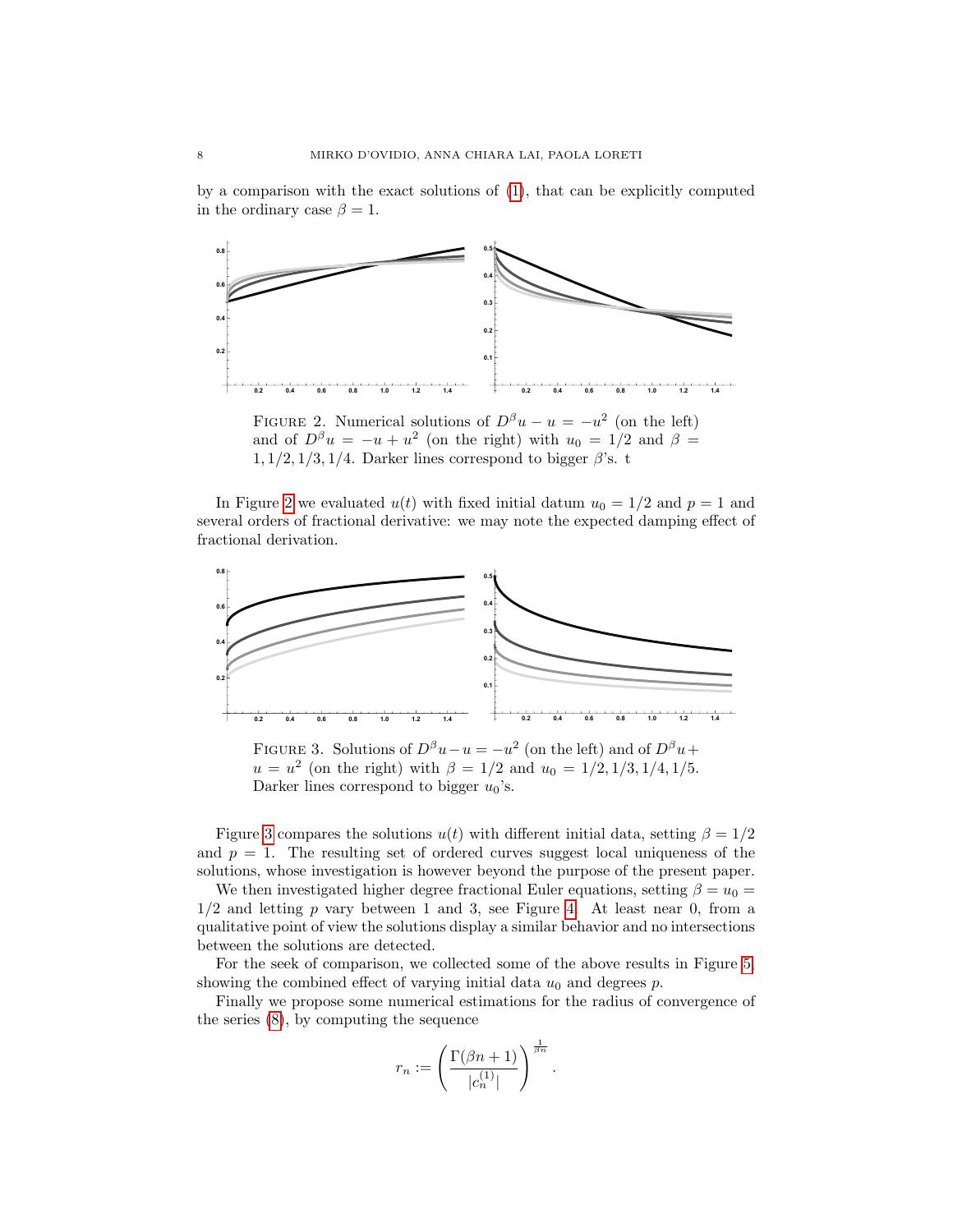In Figure [6](#page-9-3) and Figure [7](#page-9-4) we plotted the first 300 terms of  $r_n$  with varying degrees p and orders of derivation  $\beta$ . The asymptotic behavior of  $r_n$  suggests an exponential increase for the series coefficients  $c_n^{(1)}$  in all the cases under exam. Furthermore, their comparison shows the radius of convergence  $r := \lim r_n$  to be decreasing with respect to both the degree p (Figure [6\)](#page-9-3) and order of derivation  $\beta$  (Figure [7\)](#page-9-4). Finally, no substantial difference betweens the case  $a_0 = a_1 = -1$  and the case  $a_0 = a_1 = 1$ emerged.

<span id="page-8-6"></span>

FIGURE 4. Solutions of  $D^{\beta}u - u = -u^{p+1}$  (on the left) and of  $D^{\beta}u + u = u^{p+1}$  with  $\beta = u_0 = 1/2$  and  $p = 1, 2, 3$ . Darker lines correspond to bigger  $p$ 's.

<span id="page-8-7"></span>

FIGURE 5. Solutions of  $D^{\beta}u+u=u^{p+1}$  (on the left) and of  $D^{\beta}u=$  $u - u^{(p+1)}$  (on the right) with  $\beta = 1/2$  and  $u_0 = 1/2, 1/3, 1/4, 1/5$ and  $p = 1, 2$ . Darker lines correspond to bigger  $u_0$ 's; continuous lines correspond to  $p = 2$  and dashed lines correspond to  $p = 1$ .

## **REFERENCES**

- <span id="page-8-3"></span>[1] Area, I., Nieto, J. J. (2021). Power series solution of the fractional logistic equation. Physica A: Statistical Mechanics and its Applications, 125947.
- <span id="page-8-2"></span>[2] Balzotti, C., D'Ovidio, M., and Loreti, P. (2020). Fractional SIS Epidemic Models. Fractal and Fractional, 4(3), 44.
- <span id="page-8-5"></span>[3] Diethelm K., (2010) The Analysis of Fractional Differential Equations. Lecture Notes in Mathematics, Springer-Verlag Berlin Heidelberg (2010).
- <span id="page-8-1"></span>[4] D'Ovidio M. and Loreti P., (2018) Solutions of fractional logistic equations by Euler's numbers, Physica A: Statistical Mechanics and its Applications, 506 (2018): 1081–1092.
- <span id="page-8-4"></span>[5] D'Ovidio, M., Lai, A.C., and Loreti, P. (2020) Generalized binomials in fractional calculus. Preprint arXiv:2010.05610
- <span id="page-8-0"></span>[6] Haavelmo, T. A Study in the Theory of Economic Evolution; North-Holland: Amsterdam, The Netherlands, 1964.